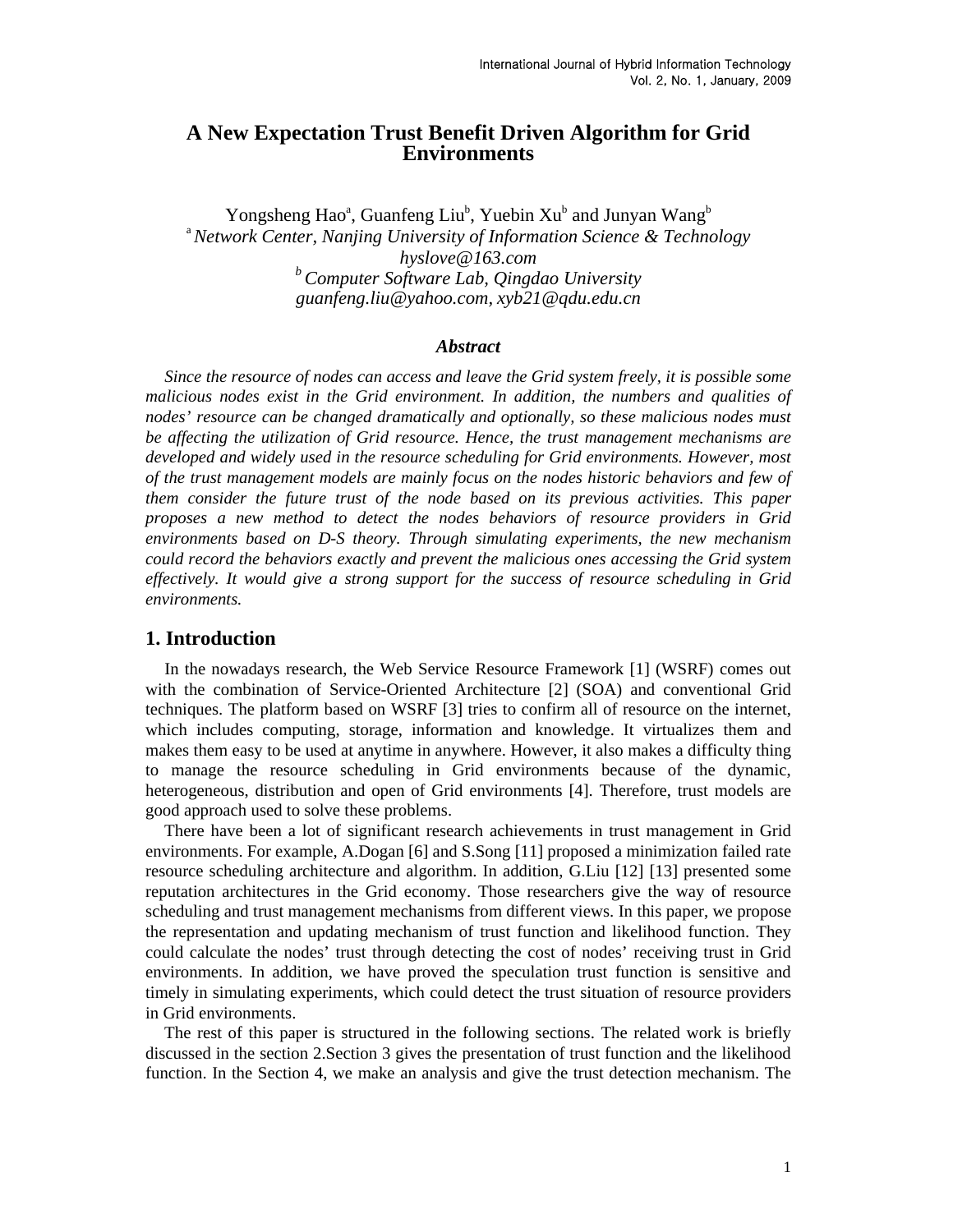algorithm of resource scheduling is presented in the section 5. Section 6 is the simulation implementation and results. Section 7 concludes the paper and suggests future direction for improvement.

# **2. Related work**

Different approaches, policies and architectures are developed in the trust management for Grid environments. M.Blaze proposed the Trust Management (TM) conception [5] in 1996, which gave us a new thinking to solve the security problems in distributed environments. W.H.Winsborough [7] defined these TM systems as authority systems based on capability. However, in these systems the resource providers still need award the certificate of authority to the resource consumers. So it is difficulty to construct the dynamic trust relationships among strangers. It is a good way to build this relationship based on the host authority [8]. N.H.Li designed a role-based trust management framework (RT) [9] [10]. The nodes were divided into different roles according to the different functions of different behaviors in the strategies. E.Damiani [14] adopted distributed polling algorithm to share the trust information. However this system still has disadvantages because of the randomicity of polling and the huge expense of the system. M.Gupta [15] calculated the reputation by using reputation computation agents. He adopts debit-credit reputation computation and credit-only reputation computation. The dynamic trust metric [16] adopted a method named forget factor to punish malicious peer. These models and polices indeed push the development of the trust management in Grid computing, However, nodes future behaviors can not be detected exactly and the resource scheduling can not be instructed by the nodes future behaviors in these research.

In this paper, we propose a new method to detect the future behaviors of resource providers in Grid environments based on D-S theory. In addition, we present an algorithm based on the nodes behaviors detection method.

## **3. Uncertain inference and its representation**

In this section, the trust function will be given to forecast the Grid nodes' behaviors. Then we can get the forecast trust function base on this.

## **3.1. Uncertain inference theory**

In Grid environments, the trust relationship among nodes in Grid is uncompleted, inaccurate and unreliable. The theory of D-S can be used in the field of uncertain inference. So we analyze the jobs scheduling in Grid according to functions in D-S theory. Usually we use section  $[Bel(A), Pl(A)]$  to describe the unknown extensions of A.

#### **3.2. Trust function and likelihood function**

In Grid environments, it is a hard thing to confirm the trust level of Grid nodes. The trust level of node  $GP_i$  in the Grid is determined by the job which is executed on it. Before the resources scheduling, we assume that the  $GP<sub>i</sub>$  promises to provide the number of services is  $S_{ii}$  which include the number of promised credible services is  $R_{ii}$ and the services that actually provided number is  $T_{ij}$ . Since we always hope every node in the Grid can notice the trustworthy of local services before execution. Then we will make a discussion according to the next three situations.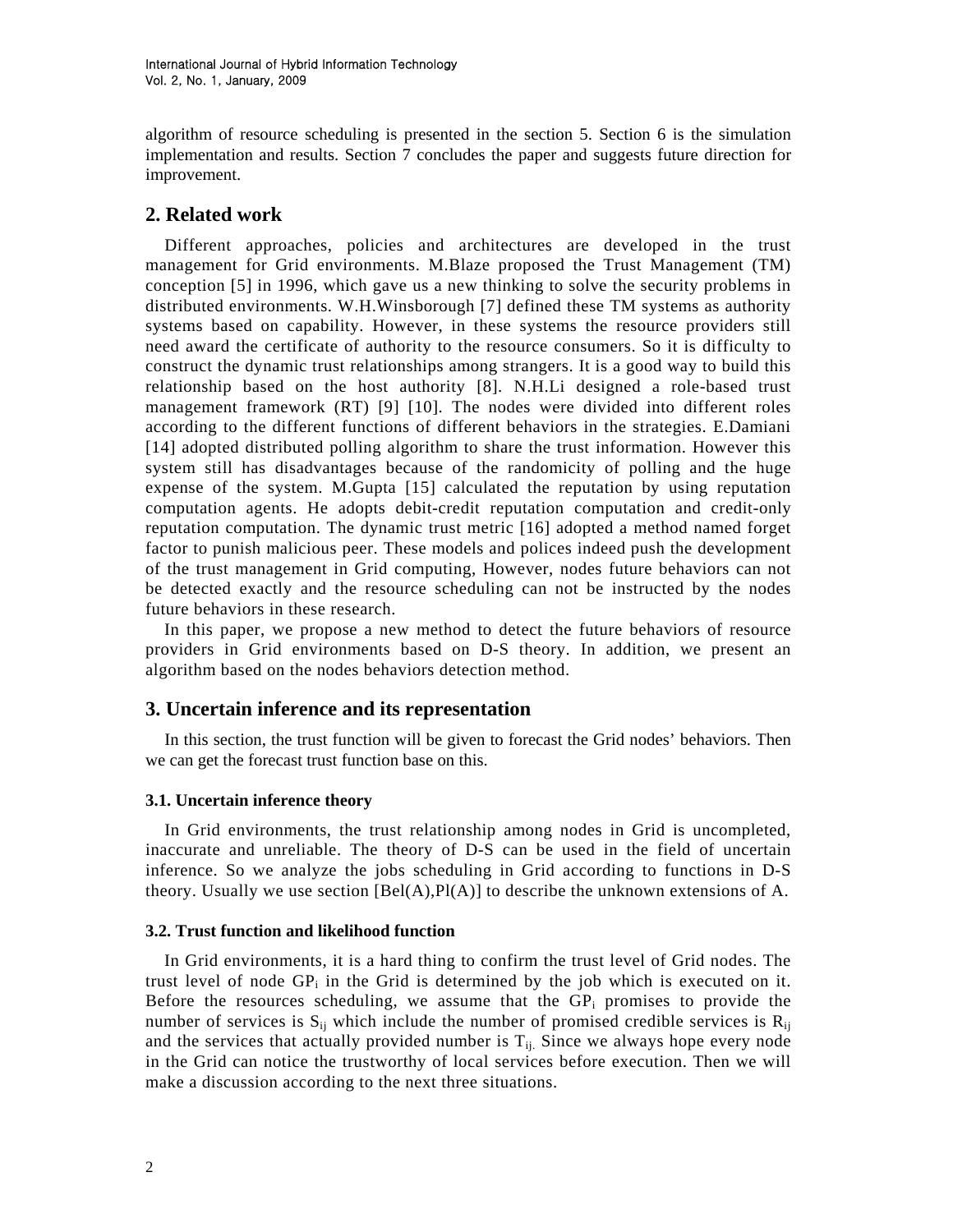## 1.  $R_{ij} > T_{ij}$

In this situation, the number of trustworthy services provided actually is less than the number that promised before the execution. We define the trust function and the likelihood function in this scheduling as follows,

$$
Bel(A) = \frac{T_{ij}}{R_{ij}}, \quad Pl(A) = Bel(A).
$$

2. *R*ij< *Ti*<sup>j</sup>

$$
Bel(A) = \frac{R_{ij}}{T_{ij}} ; Pl(A) = 1.
$$

3.  $R_{ij} = T_{ij}$ 

This is the ideal situation. It can guarantee the deadline of jobs and the utilization of the resources in the Grid completely.

$$
Bel(A) = 1
$$
;  $Pl(A) = Bel(A)$ .

### **3.3. Update strategies**

We hope get the trust function and likelihood function of  $GP<sub>i</sub>$  from the history of its transactions. Then we can use these functions to predict the trustworthy of Grid nodes. In the history of Grid nodes' transactions, we deem the latest data has a better reference value. So we give different weights of transaction records in different times. The latest, the higher value of weight will be  $x_i(x>1)$ . Provided that the node GP<sub>i</sub> gives the trust function as above policy is  $Bel_1(A)$ ,  $Bel_2(A)$ ,  $Bel_3(A)$ ... $Bel_n(A)$  and the likelihood function  $Pl_1(A)$ ,  $Pl_2(A)$ ,  $Pl_3(A)$ ... $Pl_n(A)$ . Then the affection factor is  $x_i(x>1)$ , the prediction trust function Bel<sup>n</sup><sub>i</sub>(A) and the prediction likelihood function  $Pl^{n}_{i}(A)$  of  $GP_{i}$ can be served as the basis of the  $n+1$  times transaction. It is shown as follows.

$$
Bel_{i}^{n}(A) = \frac{\sum_{i=1}^{n} x^{i} Bel_{i}(A)}{\sum_{i=1}^{n} x^{i}} = \frac{Bel_{i}^{n-1}(A) + \frac{x^{n} Bel_{i}(A)}{\sum_{i=1}^{n-1} x^{i}}}{1 + \frac{x^{n}}{\sum_{i=1}^{n} x^{i}}}
$$
(1)

The formula of above shows that we can predict the nodes' trust function from its history data and use the function to predict the actual situations of Grid nodes. Actually not all history data have reference value. We only deem the data of n latest times as the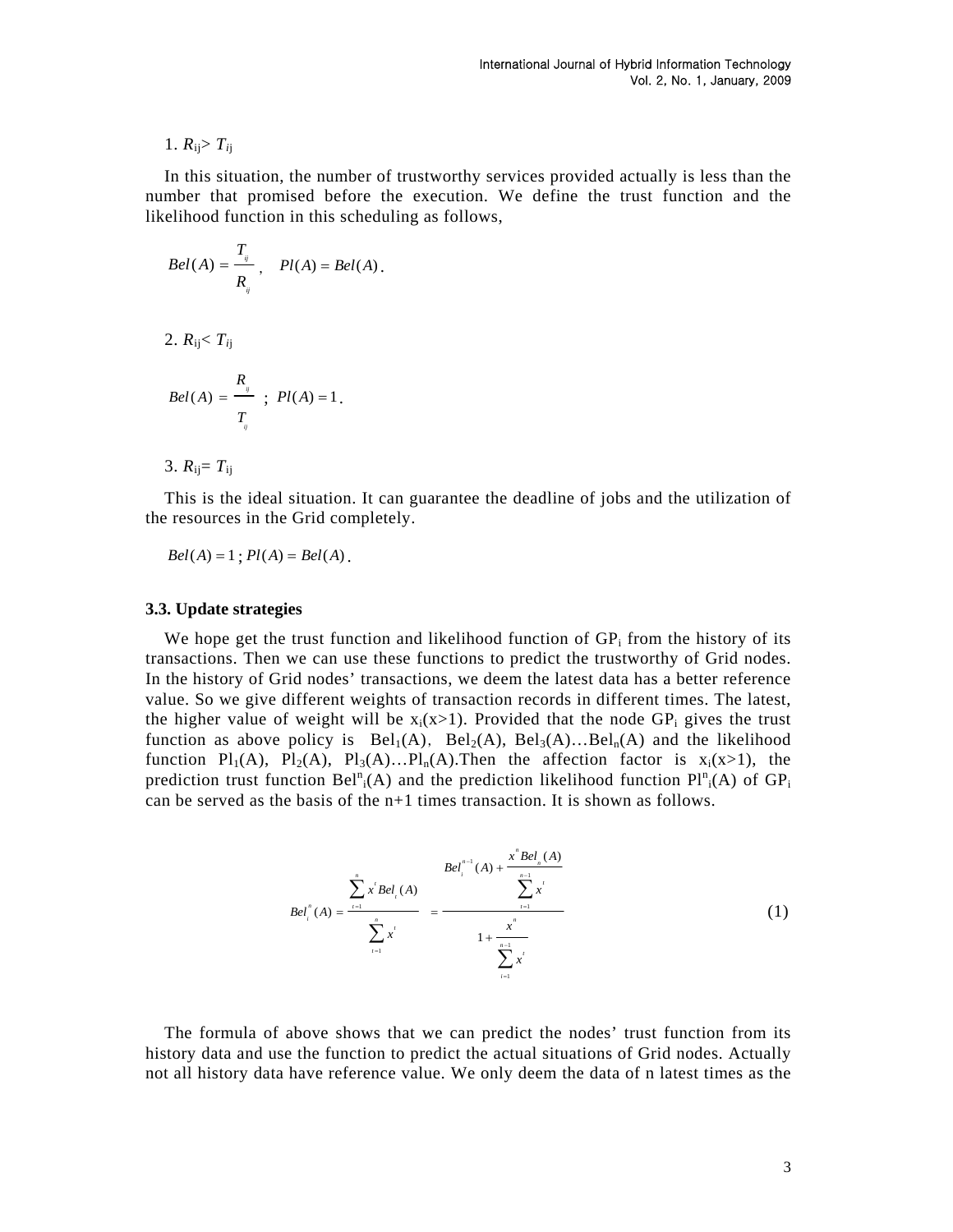judge standard. At the same time, we should prevent the Grid node change its trustworthy behavior for its interest. We inspect the situation that the trustworthy of Grid node reduce from  $Bel$  to  $Bel$  ( $Bel$   $> Bel$ ). If the node makes n-1 times transactions based on the trustworthy is  $Bel_1$ , then the permissible error of prediction trust function is  $\zeta$  and the trustworthy estimation of node is  $Bel_$ .

$$
Bel_{2}(A) + \zeta = \frac{(xBel_{1}(A) + \sum_{i=2}^{n} x^{i} Bel_{2}(A))}{\sum_{i=1}^{n} x^{i}}
$$

$$
\sum_{i=0}^{n} x^{i} = \frac{Bel_{1} - Bel_{2}}{\zeta}
$$
(2)

Suppose the value of factor  $\zeta$  can fluctuate in the range of [0,0.05]. Because of  $(Bel_1 > Bel_2)$ , then,  $max(Bel_1 - Bel_2) = 1$ , and because of  $x > 1$ , we let n=5 and then  $x > 1.75$ . In the mean while, we must prevent the situation that the Grid node improves the value of trust function greatly from  $Bel_1$  to  $Bel_2$  ( $Bel_1 < Bel_2$ ) in once transaction. We set the value of trust function is not higher than  $\frac{(Bel_1 + Bel_2)}{2}$  +  $\delta$ ,  $\delta \in (-0.05, 0)$ . That is to say the value of trust function of one Grid node can not be totally changed based on one times improvement of its trustworthy. Then,

$$
\frac{(Bel_{1} + Bel_{2})}{2} + \delta \le \frac{(Bel_{1} \sum_{i} x^{i} + x^{i} Bel_{2})}{\sum_{i} x^{i}}
$$
  

$$
\frac{\sum_{i}^{n} x^{i}}{\sum_{i} x^{i}} \ge \frac{2(Bel_{1} - Bel_{2})}{(Bel_{1} - Bel_{2} - 2\delta)}
$$
  

$$
\frac{\sum_{i}^{n} x^{i}}{\sum_{i} x^{i}} \ge 2
$$
  

$$
\sum_{i}^{n-1} x^{i}
$$
 (3)

Set  $n = 5$ , then  $x \le 2$ . So  $1.75 \le x \le 2.0$ 

In the same method, the prediction likelihood function is as follows,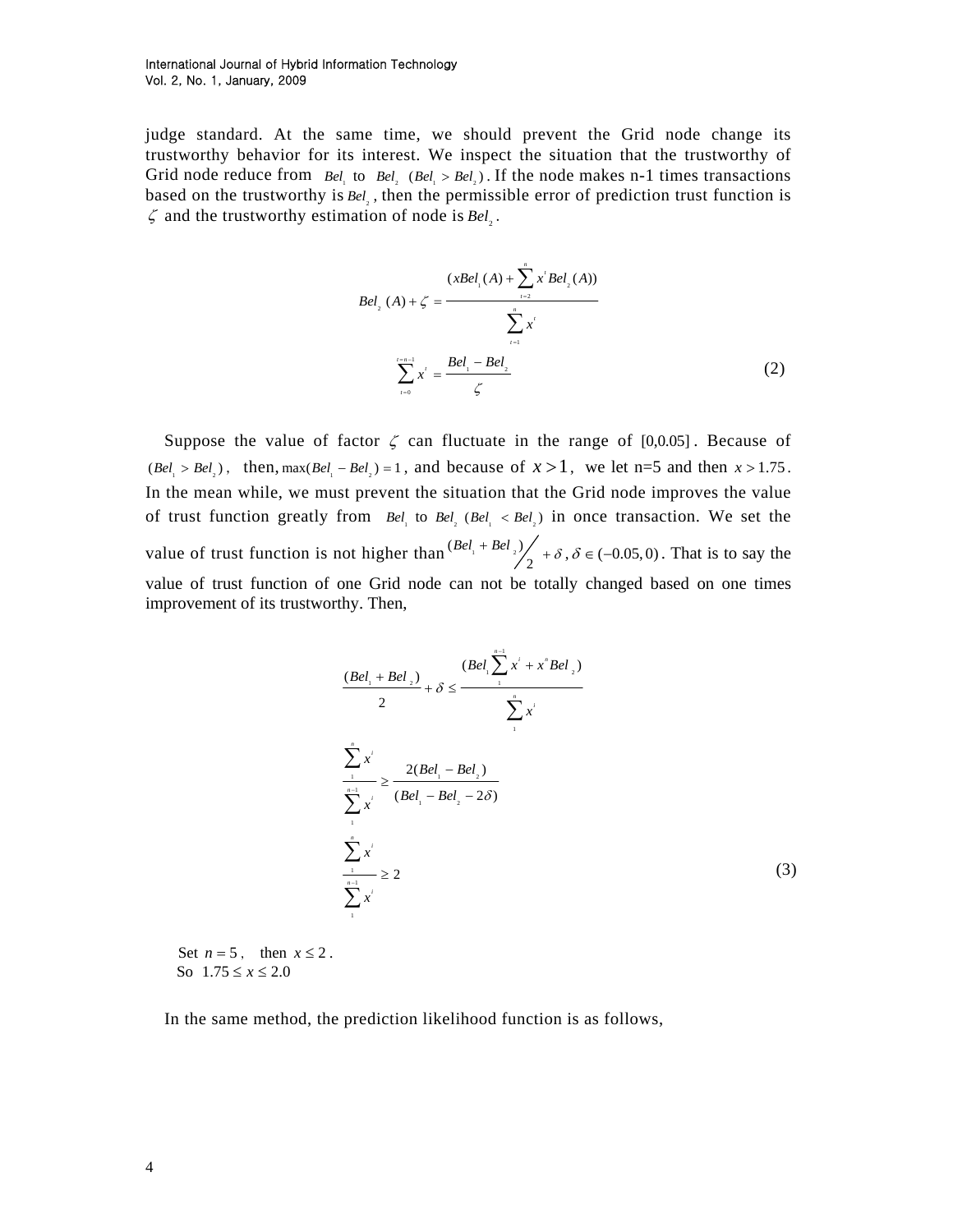International Journal of Hybrid Information Technology Vol. 2, No. 1, January, 2009

$$
Pl_i^n(A) = \frac{\sum_{i=1}^n x^i Pl_i(A)}{\sum_{i=1}^n x^i}
$$
  
= 
$$
\frac{Pl_i^{n-1}(A) + \frac{x^n Pl_n(A)}{\sum_{i=1}^{n-1} x^i}}{1 + \frac{x^n}{\sum_{i=1}^{n-1} x^i}}
$$
 (4)

# **4. Trust detection mechanisms**

For predicting trust function  $Bel_i^n(A)$  and trust function  $Bel_n(A)$ :

$$
| (B \, e \, l_i^n (A) - B \, e \, l_n (A) | < \partial \tag{5}
$$

∂ is the variation range of Grid credibility function. Grid node changes in the permitted range and there are not suspicious activities.

$$
|(Be l_i^n(A) - Be l_n(A))| > \partial
$$
\n(6)

Grid node may change its trust function with [strategy](http://dict.cnki.net/dict_result.aspx?r=1&t=strategy&searchword=%e7%ad%96%e7%95%a5%e7%9a%84) and there may be suspicious activities. Under job scheduling, we don't know the number of credible services in Grid node  $GP_i$  which supplies actually and we can only confer by trust function of  $GP_i$ . If the Grid node has dealt n times and received the prediction trust function is  $Bel<sup>n</sup><sub>i</sub>(A)$ , it may confer credible services amount in Grid nodes:

$$
T_{ij} = BeI_i^n * R_{ij}
$$
\n
$$
(7)
$$

Base on this information, we can define a parameter to get trust loss  $GBL<sub>j</sub>$  for every Grid nodes:

$$
GBL_{j} = \sum_{i=1}^{j} T_{ii} - T_{ii} \tag{8}
$$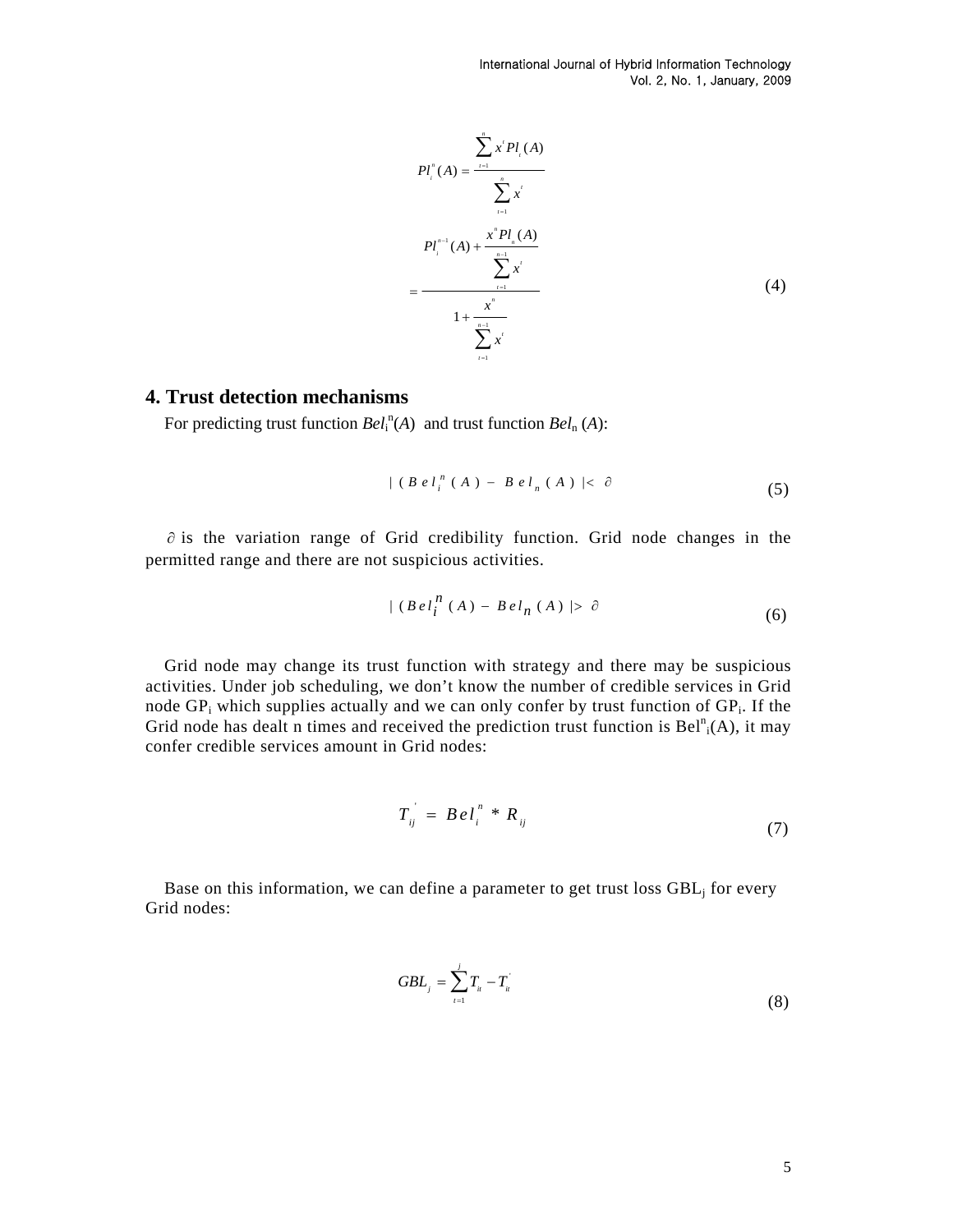This value reflects Grid node which pays out superfluity loss for the sake of receiving trust, if this value less than zero, this Grid node may exist shadiness action. Then we may define this Grid node trust function  $Bel<sub>i</sub>(A)=0$ .

Sucn indicates the [quantity](http://dict.cnki.net/dict_result.aspx?r=1&t=quantity&searchword=%e6%95%b0%e9%87%8f) of successful trades. *Sucm* =  $\sum T_i$  is the quantity of The value reflects the extra losses of the Grid node paid for getting trust. If the value is less than zero, the Grid node must have [suspicious activity](http://dict.cnki.net/dict_result.aspx?r=1&t=suspicious+activity&searchword=%e5%8f%af%e7%96%91%e8%a1%8c%e4%b8%ba) and the value of the trust function of the Grid node can be set zero. If Tit>Tit', the scheduling will be successful. resources in 1 trades. The expression below indicates the efficiency of resource utilization in all scheduling.

$$
Ratr_i = \frac{Sucm}{\sum_{i=1}^{i} T_{ii}}
$$
\n(9)

# **5. Expectation trust benefit driven algorithm (ETBDA)**

Expectation trust benefit driven Grid job scheduling heuristic arithmetic has two stages. Firstly, we calculate the max expectation benefit function value of every demand-for-trust jobs in Grid nodes, then map jobs and resources which has max expectation benefit when reliable service is not wasted. After that, we can update the trust function and supervise the reliability of Grid node by adopting the parameter  $GBL<sub>i</sub>$ . If the GBL<sub>i</sub> is negative, the Grid node has to regain the trust certification. If there is no job which can satisfy the trust requirement, then we schedule the jobs which have no trust requirement by Min-min algorithm until a Grid node can provide the adequate and reliable service number for a certain job. The algorithm is described as follows:

Input: the trust information of jobs and resources, CT matrix Output: jobs mapping precept

1. **Initialization**:  $GPS = (GP_1GP_2...GP_m)$   $Jobs = (Job_1Job_2...Job_3...Job_3...Job_n)$ , CT is used to save the pairs of job-resource;

### 2. **Repeat**

- 3. Set CT=null;
- 4. **For** all  $Job_i \in Jobs$  and  $Job_i \in Strict$  demand-for-reliability jobs

5. 
$$
\text{SetGP}(\text{Jop}_i);
$$

- 6. **End For**;
- 7. **For** all  $Job_i \in Jobs$  and  $Job_i \in demand-for-reliability jobs$

8. SetGP( *<sup>i</sup> Jop* );

9. **End For**;

10. Execute according to Min-min algorithm until finding a resource which can satisfy the reliability of some job;

11. **Until** (Jobs is empty);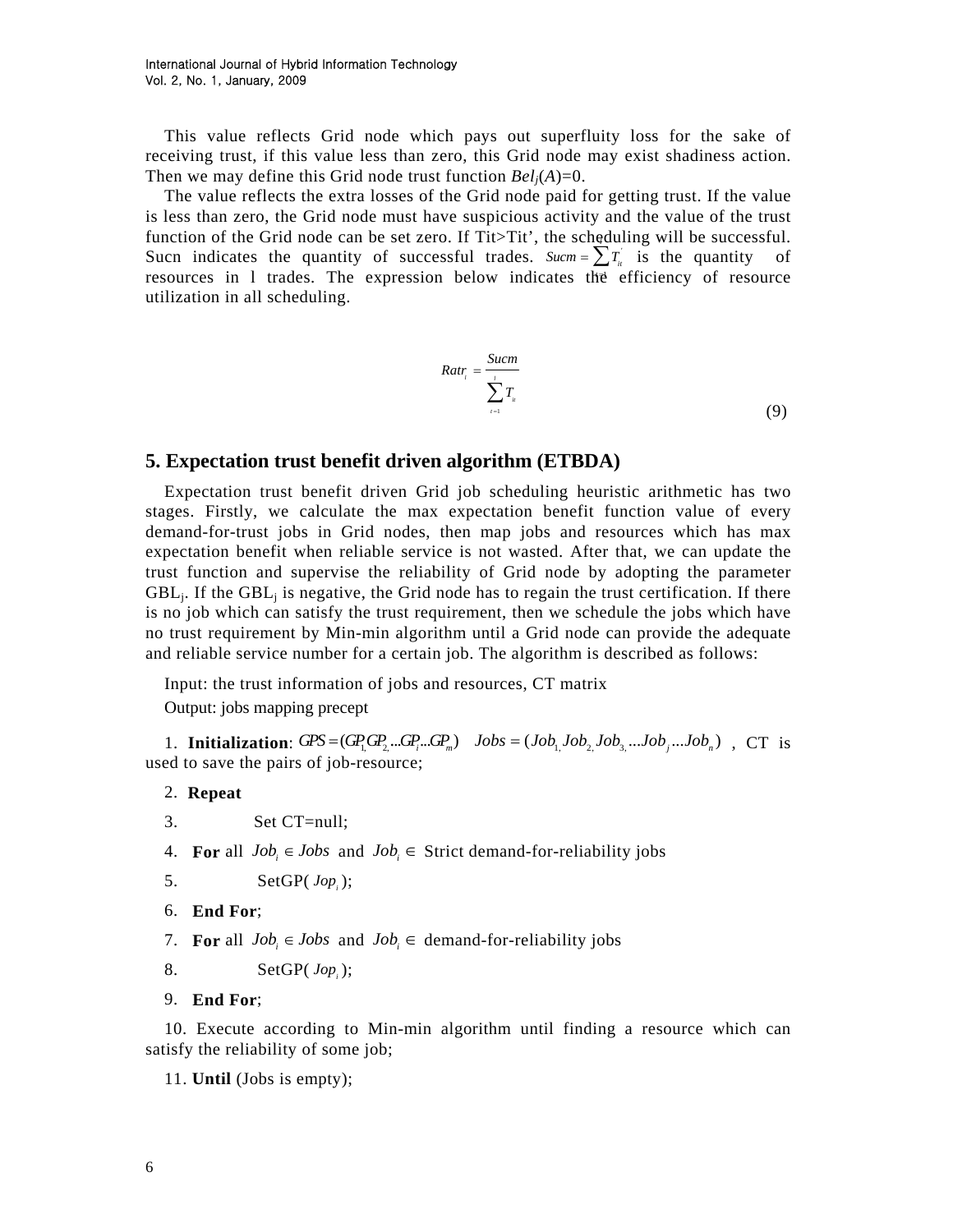The function of SetGP(*Jop*<sub>i</sub>) is given as follows,

Function: SetGP(*Jop*<sub>i</sub>)

1. **For** all  $GP$   $\in$  GPS

2. If resource *GP<sub>i</sub>* can satisfy the job's reliability requirement according to speculating trust function

3. Calculate  $Jop_j$  expectation trust benefit  $p(i, j)$  of  $GP_i$ ;

4. **End If**;

- 5. **End For**;
- 6. Get the maximum of expectation benefits of  $Jop_i$ ;

7. Find the resources whose expectation benefit equals to the maximum, if there are more than one Grid nodes satisfying the trust requirement for maximum, the Grid node which offers the minimum reliable services will be chose and the job-resource will be saved into CT;

8. Execute (GP<sub>i</sub>, Job) and update trust function of  $GP_i$ ;

9. **End For**;

## **6. Simulation experiments and results**

#### **6.1. The rationality of influence factor**

We suppose  $x=1.2$  and make a study of the two situations: the Grid node from Bel(A)=0.3, Pl=0.4 to Bel(A)=0.8, Pl(A)=0.9 and another Grid node from Bel(A)=0.5,  $Pl=0.6$  to Bel(A)=0.2, Pl=0.3 (Figure 1). It can be seen from the figure that the prediction function can well reflect the change of sensitivity of Grid nodes.



**Figure** 1**: Sensitivity of prediction function to the Grid nodes' behaviors**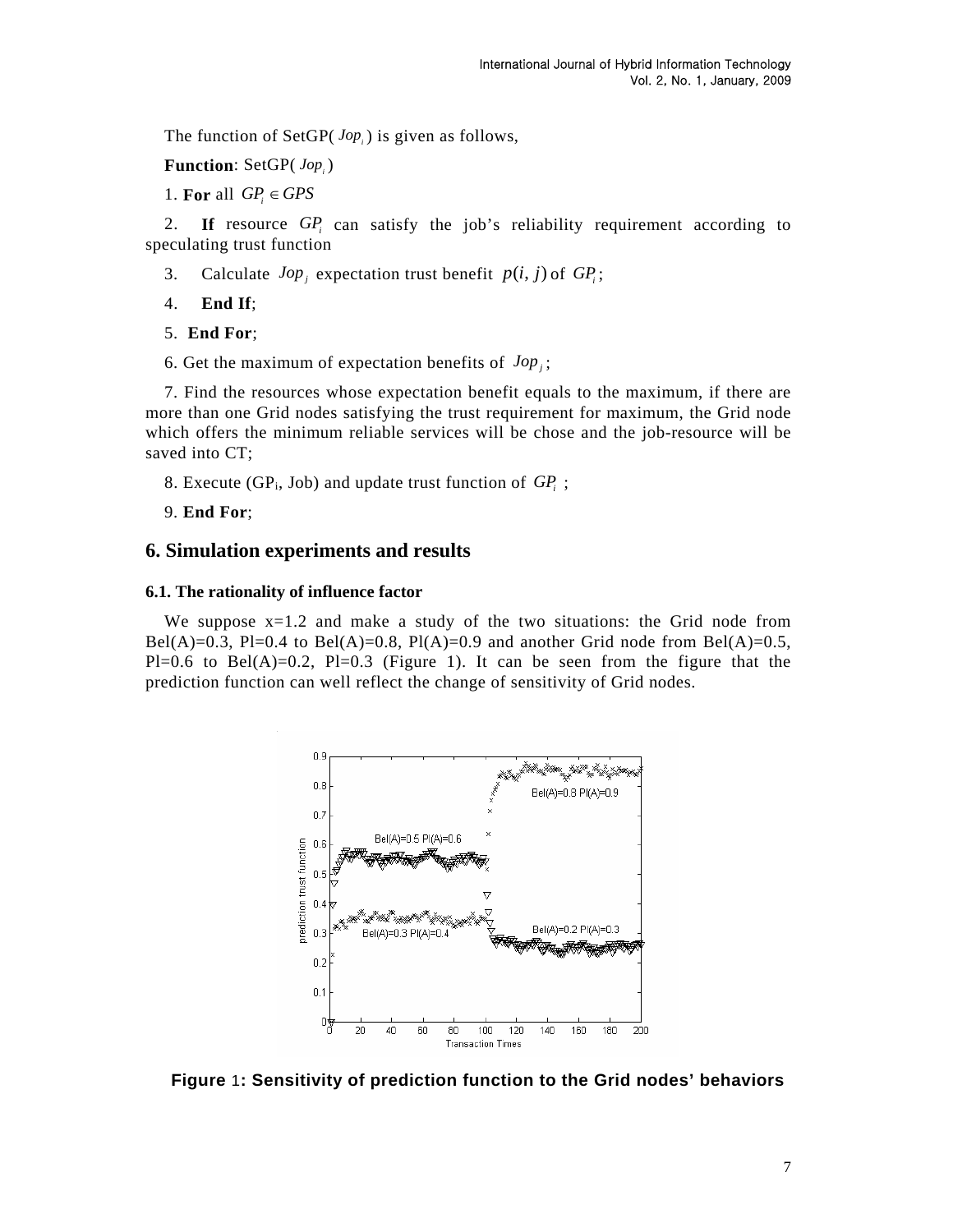

**Figure** 2**: Sensitivity of prediction credibility function to random behaviors** 

The special situation is considered. Supposing that certain node is not responsible for its behavior at all, in another word, it has randomness. We study the accuracy of prediction trust function. The note can provide 100 Grid services. If the number of prediction reliable services is smaller than the number of credible services provided, Grid resource can be used. We can know from the experiment and the analysis in section 3 that only 6 resources scheduling in 50 fail. But in this case, the efficiency of resource utilization is very low and it is 22.90% (Figure 2).



**Figure** 3**: Sensitivity of prediction credibility function to random behaviors**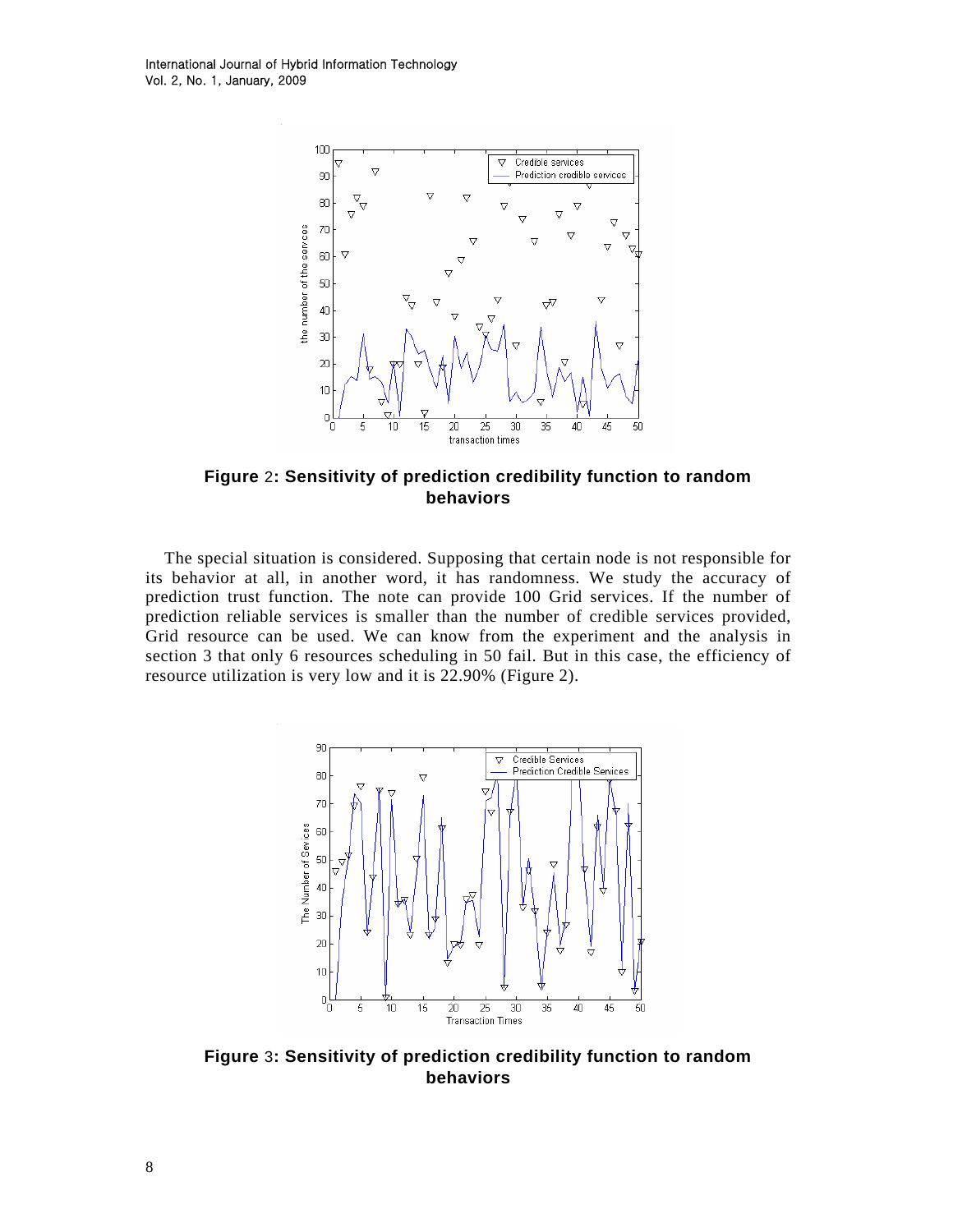When it comes to the prediction ability of  $Bel(A)=0.8$ ,  $Pl(A)=0.9$  to the quantity of the resources, it can be seen from the Figure 3 that only four resource scheduling fail. The efficiency of resource utilization is 81.45%.

### **6.2. Comparison of the ability of detection**

We study the detection ability of Grid resource in 5 cases which are as follows,

 $Bel(A) = 0.3$   $Pl(A) = 0.4$  ,  $Bel(A) = 0.5$   $Pl(A) = 0.6$  ,  $Bel(A) = 0.8$   $Pl(A) = 0.9$  ,  $Bel(A) = Pl(A) = 1$ . According to the section 3, if  $T_a > T_a$ , the scheduling will be successful. Such is the times of successful transaction and  $Sucm = \sum T_i$  is the resources quantity of successful transactions in *l* transactions. The expression below is the utilization ratio of resources in all scheduling.

| <i>Bel</i> and <i>Pl</i>    | <i>Sucn</i> | <b>Sucm</b> | <b>Total Resource</b> | Ratr   |
|-----------------------------|-------------|-------------|-----------------------|--------|
| Random                      | 809         | 13798       | 49433                 | 27.9 % |
| $Bel(A) = 0.3, Pl(A) = 0.4$ | 794         | 9298        | 15149                 | 62.9 % |
| $Bel(A) = 0.5, Pl(A) = 0.6$ | 802         | 20891       | 29733                 | 70.2 % |
| $Bel(A) = 0.8, Pl(A) = 0.9$ | 911         | 32706       | 45795                 | 71.4 % |
| $Bel(A) = 1, Pl(A) = 1$     | 1000        | 45601       | 45672                 | 99.8%  |

## **Table**1**: The comparison of different values of trust function**

We suppose that a Grid note makes 1000 times of Grid resource scheduling. It is shown that despite of the difference of the trust function, success rates of resources scheduling are all comparatively high. But the utilization efficiency of resources are different. If trust function of a Grid note has a higher value, the utilization efficiency of resources will be higher. The reason is that the higher credibility of a Grid note has the more exact estimation of the quantity of a Grid node.

#### 6.**3. Comparison of two algorithms**

This trial inspects the situation that the Grid system is composed of 1000 computation services to the work connection consisted by 1000, 2000, 3000, 4000, 5000,6000,7000 jobs (Figure 4). Each Grid node provides reliable services by some random number (an integer from 1 to 100), then the number of reliable services is allowed to change in [-0.05, 0.05], and it supposed that 5% Grid node's behaviors are random. It supposed that half of the job hasn't trust request by contrast to the other half, the trust request of which is a random numeral (an integer from 1 to 100). For demandfor-trust job, if the confidence level satisfied each job's execution time is 1; the time will lengthen (computing the ratio of the requested reliable services to provided reliable services).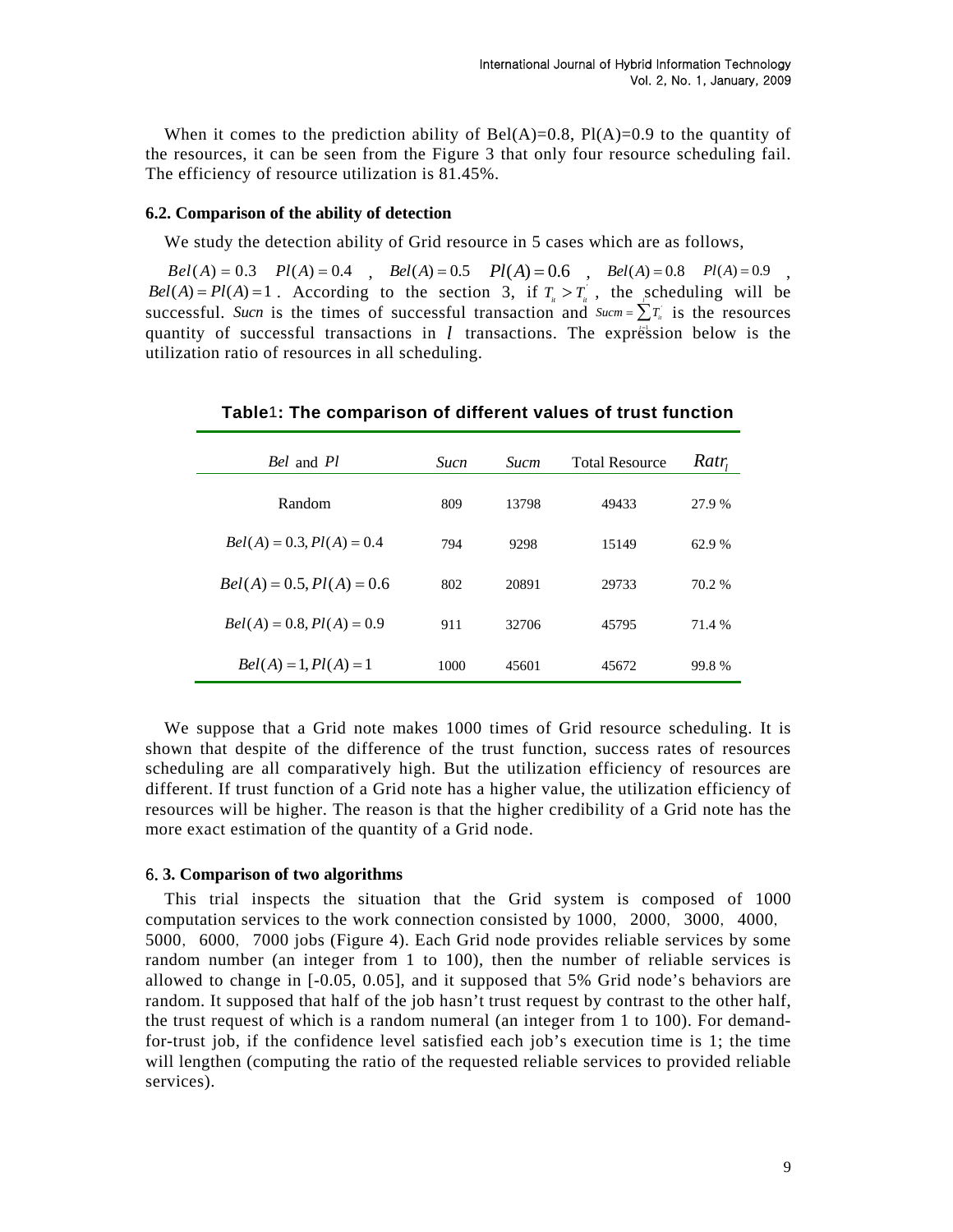

**Figure** 4**: Benefits of two algorithms** 

We find that the (ETBDA) can enhance the benefit (Figure 4) along with the job number increasing, the enhancement will be more apparent. The reason is that we can avoid the benefit losing partly and reliable services' wasting. Along with the job number increases, the prediction trust function can provide accurate forecast. Then more enhancements will be seen in the work benefit.

# **7. Conclusion**

The paper proposes a method to detect the supply situation of Grid resources based on D-S theory which is monitored by trust function  $Bel_i^{\pi}(A)$  and trust lost  $GBL_j$ . In addition, we propose the representation and updating mechanism of trust function and likelihood function, which calculate the nodes' trust through detecting the cost of receiving trust of nodes in Grid environments. What's more, we have proved the speculation trust function is sensitive and timely in simulating experiments. In the Grid environment, how to deal with fault-tolerant of the unreliable Grid service and enhances the use factor of the entire Grid system is a future problem waiting for research.

## **References**

[1] A.Oram, "Peer-to-Peer: Harnessing the Power of Disruptive Technologies", *New York: O'Reilly & Associates, Inc Press*, 2001.

[2]F.Azzedin and M.Maheswaran, "Integrating trust into grid resource management systems, International Conference on Parallel Processing, IEEE Press, Canada 2002, pp.47-54.

[3] M.P.Papazoglou and D.Georgakopoulos, "Service-oriented computing", Communications of the ACM, 2003, 46(10), pp.24-28.

[4] I. Foster, "the Physiology of the Grid-An Open Grid Service Architecture for Distributed Systems Integration", Open Grid Service Infrastructure WG Global Grid Forum, 2002.

[5] M.Blaze, J.Feigenbaum and J.Lacy, "Decentralized trust management", Proceedings of the IEEE Symposium on Security and Privacy, Washington, 1996, pp.164-173.

[6] A.Dogan and F.Ozguer, "Matching and scheduling algorithms for minimizing execution time and failure probability of applications in heterogeneous computing", IEEE Transactions on Parallel and Distributed Systems, 2002, 13(3): pp.308-323.

[7] W.H.Winsborough, K.E Seamons and V.E. Jones, "Automated trust negotiation", Proceedings of DARPA Information Survivability Cone and Exposition, New York, 2000, pp.88-102.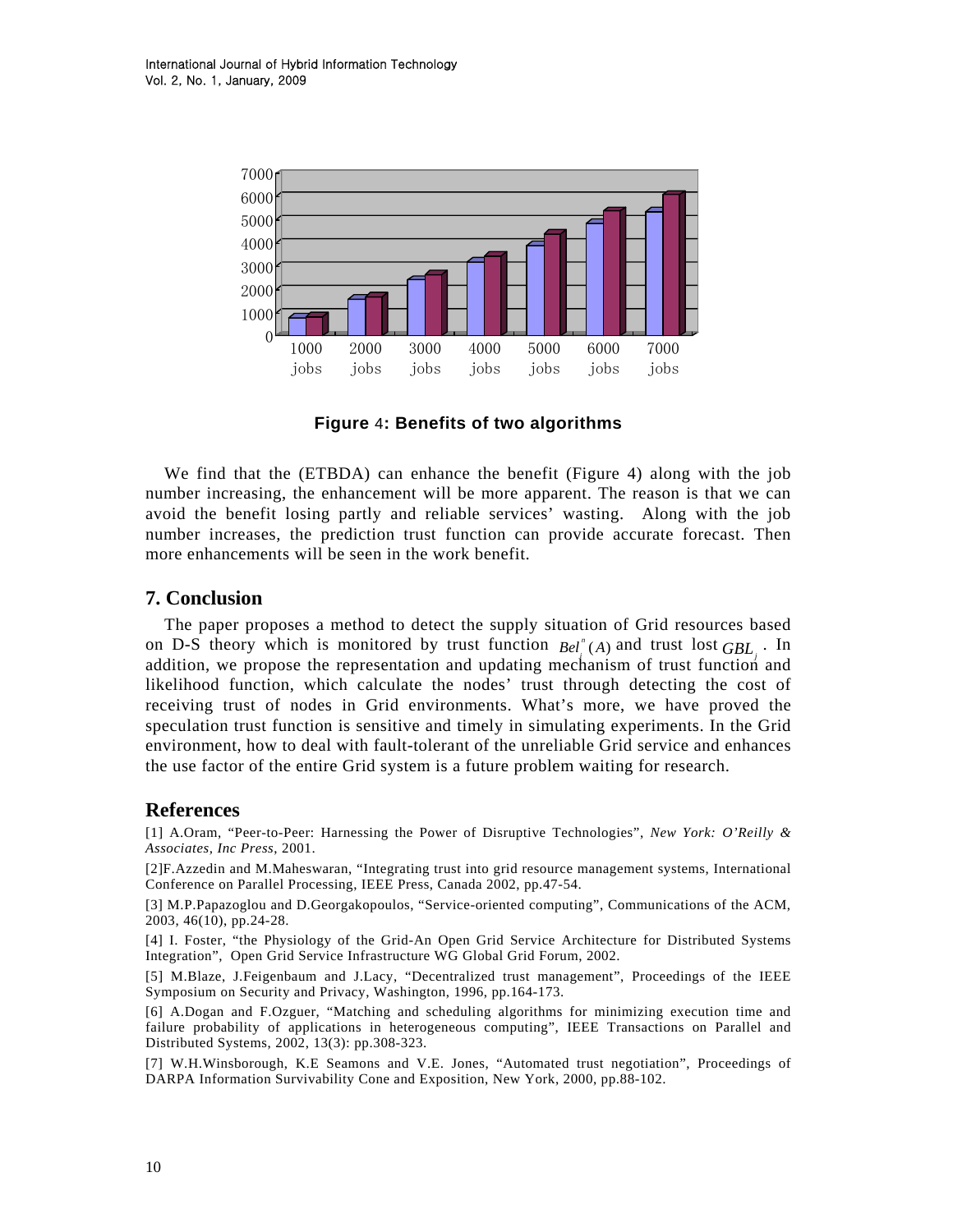[8] W.Johnson, S.Mudumbai and M.Thompson, "Authorization and attribute certificates for widely distributed access control", Proceedings of the 7th Workshop on Enabling Technologies: Infrastructure for Collaborative Enterprises, Washington, 1998, pp.340-345.

[9] N.H.Li, J.C.Mitchell and W.H.Winsborough, "Design of a role-based trust management framework", Proceedings of the IEEE Symposium on Security and Privacy, 2002, pp.114-130.

[10] N.H.Li, W.H.Winsborough and J.C.Mitchell, "Distributed credential chain discovery in trust management", Proceedings of the 8th ACM Conference on Computer and Communications Security, New York, 2001, pp.156-165.

[11] S.Song, Y.K.Kwok and K.Hwang, "Trusted job scheduling in open computational grids: securitydriven heuristics and a fast genetic algorithm", Proceedings of the 19th IEEE International Parallel & Distributed processing Symposium, Denver, USA, 2005, pp.33-40.

[12] G.Liu, Y.Xu and Y.Hao, "Resource Management Using New Reputation Model in Computational Economy for Grid", Proceedings of International Conference on Convergence Information Technology, Gyeongju, Korea, November 2007, pp.2056-2061.

[13]G.Liu, Y.Xu and Z.Pan, "New Resource Selection Approach Based on Reputation Driven Min-min Algorithm in the Grid Economy", Proceedings of ATIP's 3<sup>rd</sup> workshop on Chinese High Performance Computing, November 10-11, 2007, Nevada, USA, pp.180-187.

[14] E.Damiani, D.Vimercati and S.Paraboschi, "A Reputation-Based Approach for Choosing Reliable Resource in Peer-to-Peer Networks", Proceedings of the  $9<sup>th</sup>$  ACM conference on Computer and Communications Security, Washington, USA, 2002, pp.207-216.

[15] M.Gupta, P.Judge and M.Ammar, "A Reputation System for Peer-to-Peer Networks", Proceedings of the 13th International workshop on Network and Operating System Support for Digital Audio and Video, USA, 2003, pp.144-152.

[16] J.Chang, H.Wang and Y.Gang, "A Dynamic Trust Metric for P2P System", Proceedings of the 5th International conference of Grid and Cooperative Computing Workshops, Changsha, China, 2006, pp.117- 120.

## **Authors**



Yongsheng Hao received a MS Degree of Engineering from Qingdao University in 2008. Now, he is a research assistant of Network Center, Nanjing University of Information Science & Technology. His current research interests include distributed & parallel computing, mobile computing, Grid computing, Web Service, particle swarm optimization algorithm and genetic algorithm.



Guanfeng Liu received a MS Degree of Engineering from Qingdao University in 2008. His current research interests include mobile computing, Grid computing, Mobile agent system and Web-based Social Networks.